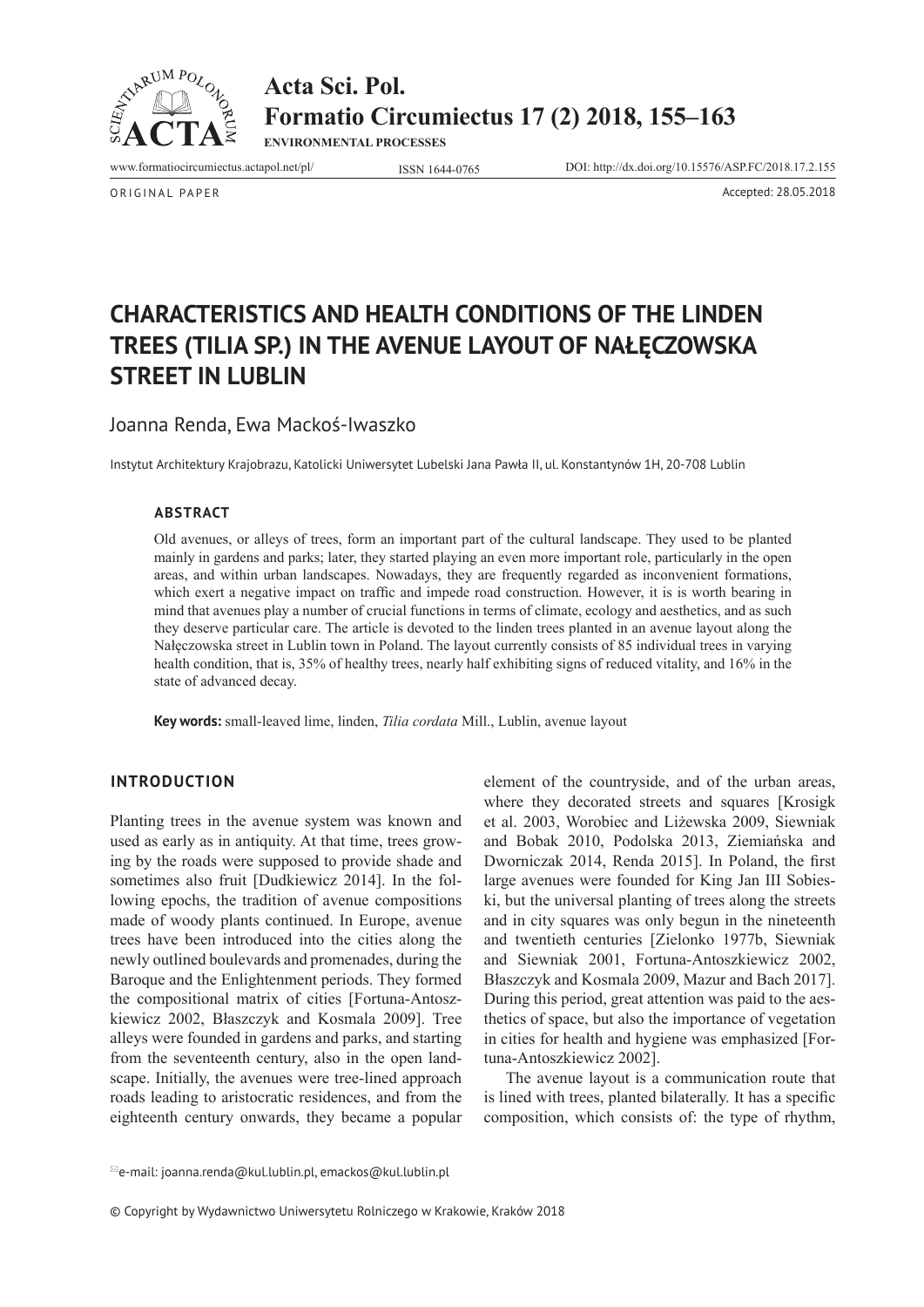distance from the road, tree canopy, distance between the individual trees, arborescence (tree form), and plastic variability in time [Dworniczak i Ziemiańska 2014, Ziemiańska and Dworniczak 2014]. Distinctive features also include a simple course, and a specific goal of the avenue [Krosigk et al. 2003]. In Poland, the most popular are single-row alleys (with one row of trees along each side of the road). It happens that the avenues stretch over very long sections of the road, they may even connect neighbouring towns with each other. Much less frequent are two-row and multi-row alleys, or trees that stretch on one side of the road, i.e. tree lines also called hedges [Wejchert 1984, Podolska 2013, Raszeja 2013, Ziemiańska and Dworniczak 2014].

Avenues are usually made up of one species of trees. In the past, elms, lindens, chestnuts, beeches, and poplars were used most frequently for this purpose. The hedges were formed mainly from hornbeam, as well as linden, elm, beech, and maple [Majdecki 1981]. Currently, the most popular species include the English oak, small-leaved lime, maple, or ash. Avenues composed of fruit trees are much less common: apple, pear, cherry, or walnut. Historically, species with longer life spans were often used in avenue plantings, and this is the reason why we can still find such historical landscape design elements, constituting a valuable, historical heritage [Krosigk et al. 2003, Podolska 2013, Raszeja 2013, Ziemiańska and Dworniczak 2014, Durlak et al. 2015].

The most important functions of avenue systems include determining the course of the route, as well as protection from wind and sun. The avenues also reduce road noise, and they limit the spread of air pollutants to the surrounding areas. Old alley trees are often habitats for small animals, fungi and lichens, therefore they contribute to increasing biodiversity. They also perform a decorative and ornamental function, and in cities, they often provide landmarks, decisive for the local image and identity [Krosigk et al. 2003, Siewniak and Bobak 2010, Jańczak-Pieniążek and Pikuła 2013, Ziemiańska and Dworniczak 2014, Dynowski et al. 2016].

The aim of the present study was to take inventory and examine the health status of linden trees, growing in the avenue layout along Nałęczowska street in Lublin.

## **MATERIAL AND METHODS**

For the purpose of this study, topical literature has been analysed, and field studies were carried out, including taking the inventory of trees growing in the avenue system, and examining their health condition. For selected specimens, their trunk circumferences were measured at the height of 130 cm. The research was conducted in July and August of 2017 in Lublin, Poland.

In determining the health condition of trees, the modified scale of Pacyniak and Smolski was applied [Pawlaczyk and Jermaczek 2009]. The condition of the trees has been described by a point scale, where: 1 – defines a completely healthy tree; 2 – denotes a tree with partially dying thinner branches in the apical part of the crown (up to 30%) and with single pests; 3 – identifies a tree in which 31-50% of the crown or trunk has died off; 4 – denotes a tree in which 51-70% of the crown or trunk has died;  $5 -$  is a dead tree, or one that has died in more than 70%.

Distances between trees are given in metres.

The age of the trees was estimated based on Majdecki's age table of trees [1986].

The naming of trees was adopted after Seneta and Dolatowski [2012].

#### **RESEARCH RESULTS**

The object included in the research is the feature of linden trees planted in a single-row avenue system, located at Nałęczowska street in Lublin (see: Figure 2). The latter is a road with an asphalt surface, stretching from Aleja Kraśnicka towards the western border of the city, and running along the provincial road No. 830 towards Nałęczów.

The exact date of planting the linden trees along Nałęczowska street is not known. According to Mącik [2017], most of the older avenue layouts within the administrative borders of modern Lublin had been established since the beginning of the nineteenth century; and the current recognition of the importance of historical roadside avenues in the city remains unsatisfactory. The avenue layout described herein is not a listed historical, natural monument.

At present, the studied complex consists of 85 linden trees. Included in their number are all the specimens growing in rows on both sides of the street. Also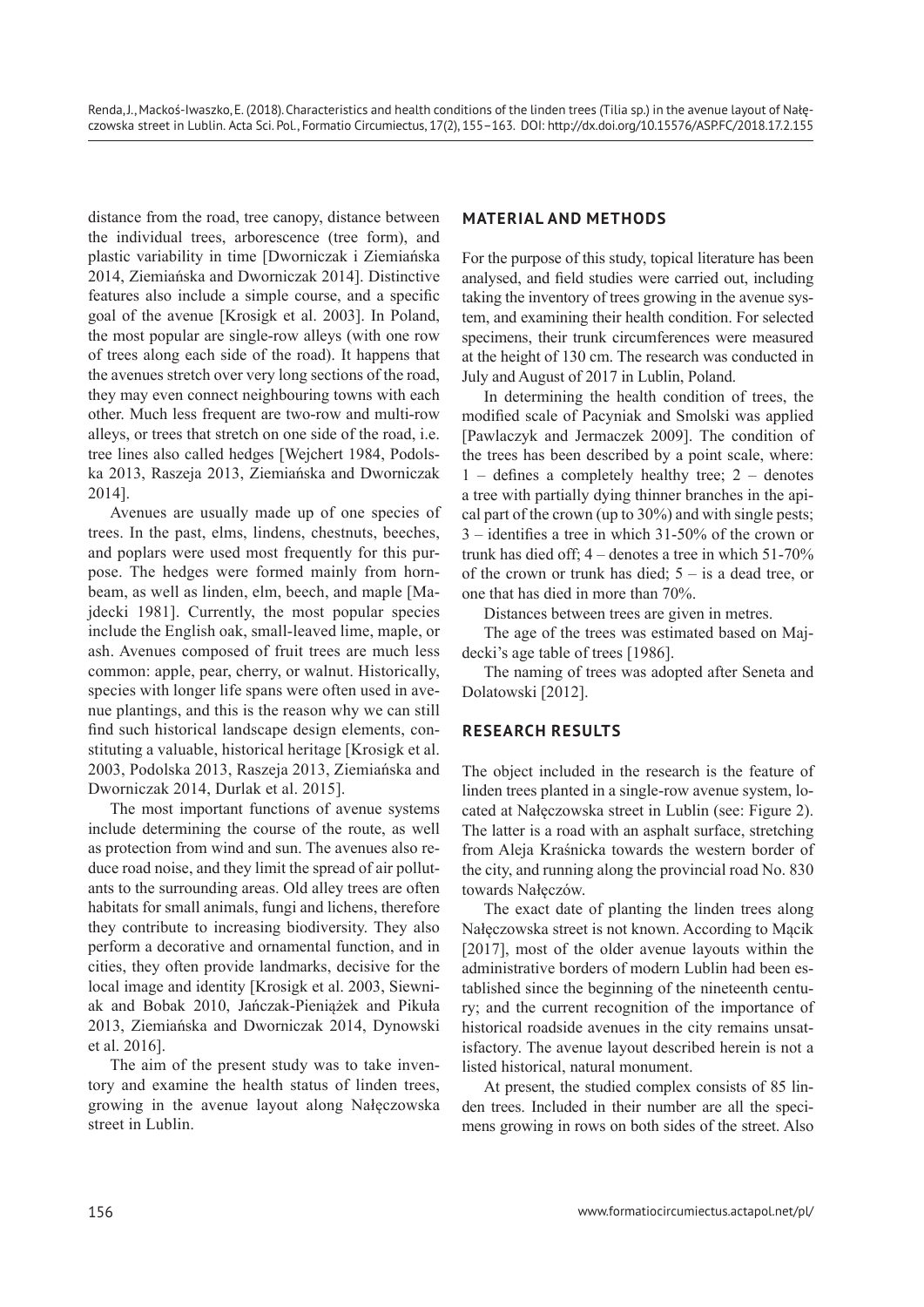included were three additional lindens, which form a semicircle surrounding a roadside crucifix adjoining to the avenue layout, and which had been planted on the line of one of the rows; these three lindens correspond in age to the remaining trees. Linden trees located outside of the tree rows, and clearly separated from them, for instance by means of a pavement, were not included.

Linden tree plantations start at the intersection of Nałęczowska and Biskupińska streets, and they continue until the intersection with Dąbrowicka street. According to the measurement performed online by means of the Google maps, this section has a length of 2100 metres. The width of the avenue system is 8 metres.

In places where continuity of the planted trees is maintained, they grow at regular intervals of 10 metres. After performing the calculations for two tree sequences within the tested section, and assuming that the length of the avenue has not been shortened, it can be concluded that it should consist of 420 specimens of linden trees (210 trees on each side of the street). The calculations indicate that the current form is only 20% that remains from the former plantation.

The vast majority of trees forming the described layout are small-leaved lime, i.e. *Tilia cordata Mill.* However, there are also specimens of large-leaved linden, i.e. *Tilia platyphyllos Scop.* (6 specimens), and silvery linden, i.e. *Tilia tomentosa Moench.* (7 specimens). Hybrids are occurring only sporadically (3 specimens).

The circumference of the trunk at 130 cm is on average between 150 and 300 cm. Young specimens were rarely found, with circumferences of several dozen centimetres, which were planted later to fill empty spaces. Partially, there are also individual specimens growing back after cutting, as evidenced by the accumulation of several trunks in one place. Among the trees, the thickest specimens attract attention. The largest trunk circumference found among small-leaved limes was 354 cm, while the thickest tree in the alley was a silver linden with a circumference of 430 cm. According to data from Majdecki's age table of trees [1986], the age of linden trees, both of small-leaved and large-leaved lime species, is estimated depending on the thickness of the trunk at between 60 and 120 years. Silver linden has not been included in the abovementioned table, although its presence in the plantation indicates that it originated in the same period. Single small-leaved

limes and the thickest silver lindens in the entire alley exceed 314 cm in circumference, which is the minimum size that qualifies a given tree for the status of a protected natural monument. However, according to Pawlaczyk and Jermaczek [2009], in the case of a tree avenue, a natural monument can also be listed with considerably smaller tree circumferences. Occurrence of trees that are impressive in terms of size in the plantation testifies to the latter's high cultural, historical and natural value. According to Łukasiewicz [1989], over a period of ten years, one tree produces as much oxygen as man consumes in twenty years of life. Old specimens with high leaf mass are much more efficient in this respect. For example, during the growing season, a 100-year-old beech produces 1200 litres of oxygen in only one hour. The same amount can be produced by about 2700 young trees of small size [Kosmala 2005]. Trees also absorb carbon dioxide and numerous pollutants. According to Wójcicka [1971], in the streets equipped with a green belt of a 500 metres width, the amount of dust pollution is three times lower than in the streets without greenery. It is therefore worth our while to cherish all trees, treat them with care, and strive to maximize their life span.

The health condition of the trees forming the avenue system varies. Only 35% of the lindens are completely healthy trees (see: Figure 1). Trees in this



**Fig. 1.** Health condition of trees in the linden avenue in Lublin at Nałęczowska street: 1 – healthy trees, 2 – trees in a good condition, dry branches up to 30%, 3 – crown or trunk of the tree with 31–50% diebak, 4 – crown or trunk of the tree with  $51-70\%$  diebak,  $5 -$  dying and dead trees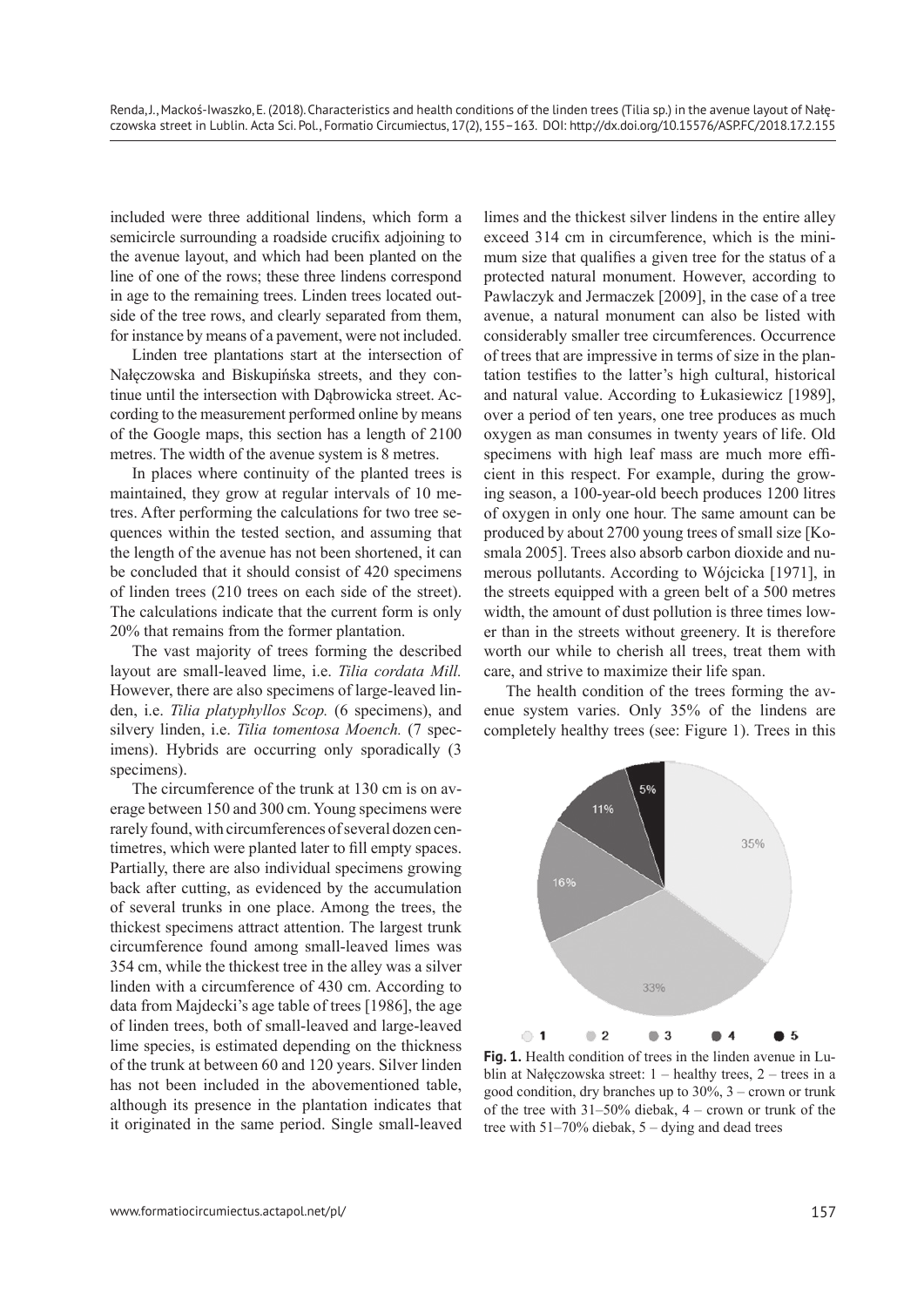group exhibited shapely crowns as well as abundant, regular foliage. No irregularities were observed within their trunks or branches.

A similar amount (33%) were trees in which signs of decline in vitality were beginning to appear. There were slight deficiencies in the foliage at the ends of their branches, and some silhouettes began to tend towards that of a "tree with horns", associated with the above [Szczepanowska 2010]. There were single missing branches that were the result of earlier sanitation cuts, as well as some dead branches that need to be removed. Single hollows and cavities in trunks were observed.

Another 16% of the trees were characterized by severe symptoms of weakness. The reduction in leaf density was very pronounced here, and crowns with

"horns" were strongly marked. There were numerous traces of cut branches, whose deficiencies caused asymmetry of the crowns. Hollows and cavities in trunks appeared in abundance. The branches of two of the observed trees broke off during the research period.

The remaining 16% are the trees, the condition of which can be described as poor. Some of them  $(11\%)$ are specimens, in which the crowns either were dead in more than 50%, or there was a large portion of deadwood in combination with other signs of dieback. There were dead branches, numerous hollows, and hollow trunks in large sections. Isolated specimens (5%) were observed to be dying off completely, and will require removal in the near future.

The results of linden trees health assessment are presented in Tables 1 and 2.

|  | <b>Table 1.</b> Inventory of linden tree avenue in Nałęczowska street – left side, direction from Lublin to Dabrowica |  |  |  |  |  |
|--|-----------------------------------------------------------------------------------------------------------------------|--|--|--|--|--|
|  |                                                                                                                       |  |  |  |  |  |

| No. | <b>Species</b>                          | Health assessment<br>of trees according<br>to the<br>Pacyniak-Smolski<br>scale | The<br>number<br>of trees | Comments                                                                                                                                             |                                                                                                      |
|-----|-----------------------------------------|--------------------------------------------------------------------------------|---------------------------|------------------------------------------------------------------------------------------------------------------------------------------------------|------------------------------------------------------------------------------------------------------|
| 1.  |                                         | 1                                                                              | 14                        | Good condition, symmetrical crowns, rich foliage, well<br>preserved trunks                                                                           |                                                                                                      |
|     | Small-leaved lime<br>Tilia cordata      | $\overline{2}$                                                                 | 10                        | Dry branches in the crown of the tree: 20%, truncated single<br>branches, single hollows                                                             |                                                                                                      |
|     |                                         | 3                                                                              | $\tau$                    | Dry branches in the crown of the tree: more than 30%, a branch<br>broken during the summer storm in one of the trees, truncated<br>branches, hollows |                                                                                                      |
|     |                                         |                                                                                | $\overline{4}$            | 1                                                                                                                                                    | Dry branches in the crown of the tree: 45%, 1 branch of the tree<br>is dying down, there are hollows |
|     |                                         |                                                                                |                           | 5                                                                                                                                                    | 2                                                                                                    |
| 2.  | Large-leaved lime<br>Tilia platyphyllos |                                                                                | 1                         | A dozen thin trunks that grow after felling of an old tree                                                                                           |                                                                                                      |
| 3.  |                                         | 1                                                                              | $\overline{4}$            | No comments                                                                                                                                          |                                                                                                      |
|     | Silver lime                             | $\overline{2}$                                                                 | 1                         | The main branch of the tree cut off, hole in the trunk                                                                                               |                                                                                                      |
|     | Tilia tomentosa                         | 3                                                                              | 1                         | The tree with 2 trunks, one of them has numerous dry branches,<br>the largest circumference: 430 cm (see: Figure 3)                                  |                                                                                                      |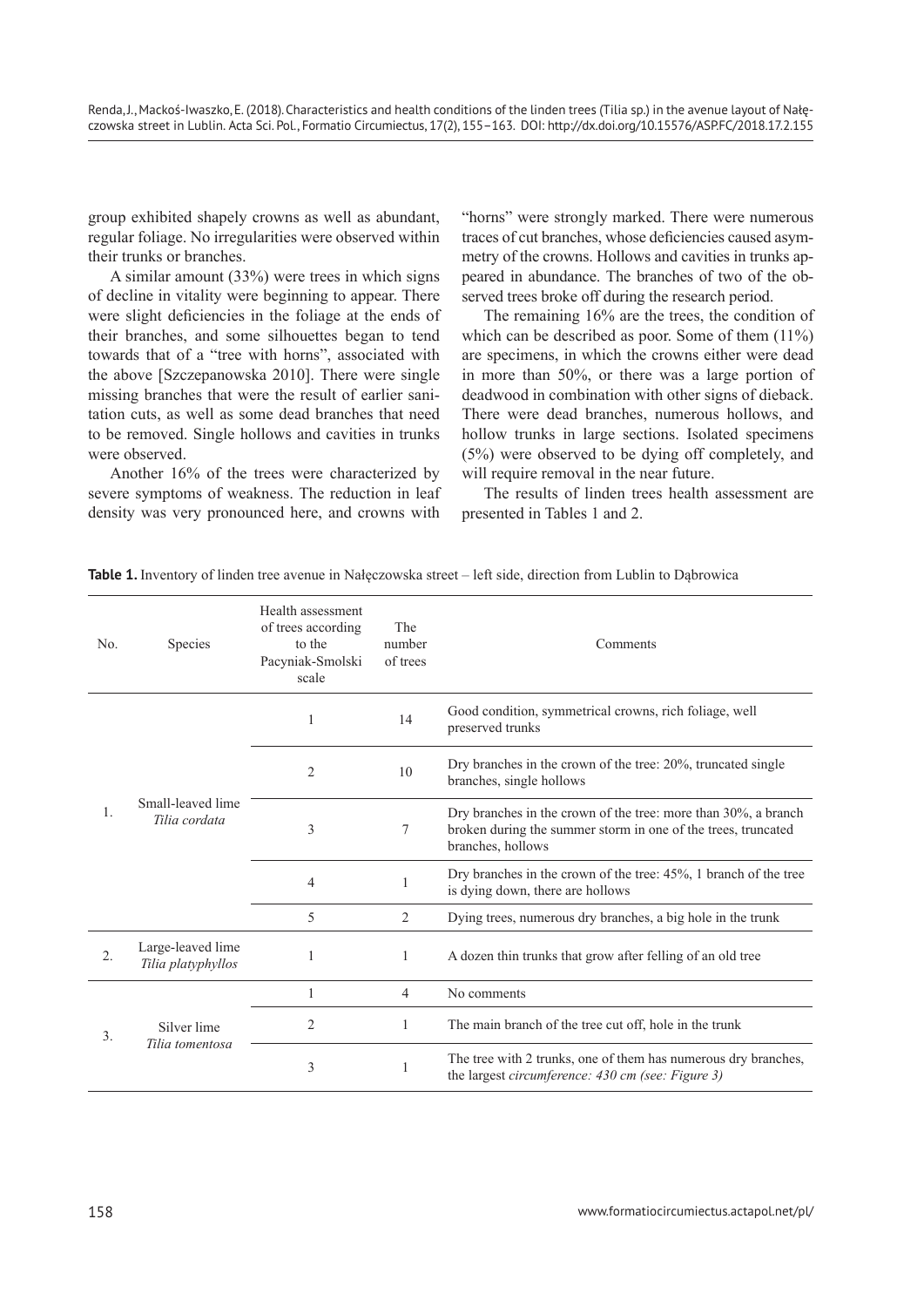| No. | Species                                 | Health assessment<br>of trees according<br>to the<br>Pacyniak-Smolski<br>scale | The<br>number<br>of trees | Comments                                                                                                                                                        |
|-----|-----------------------------------------|--------------------------------------------------------------------------------|---------------------------|-----------------------------------------------------------------------------------------------------------------------------------------------------------------|
|     |                                         | 1                                                                              | 8                         | Good condition, symmetrical crowns, rich foliage,<br>well preserved trunks. The biggest small-leaved lime<br>(circumference: 354 cm) is included in this group. |
| 1.  | Small-leaved lime<br>Tilia cordata      | $\overline{2}$                                                                 | 13                        | Dry branches in the crown – up to $30\%$ , single boughs dead or<br>removed, visible hollows                                                                    |
|     |                                         | 3                                                                              | $\overline{4}$            | Numerous trimmed boughs, visible reduction of the crowns<br>("horned tree" silhouettes), hollows and holes in trunks, one<br>tree with a recently broken branch |
|     |                                         | 4                                                                              | 8                         | Dry branches in the crown of the tree: more than 50%; trimmed<br>branches, holes in trunks, hollows                                                             |
|     |                                         | 5                                                                              | $\overline{2}$            | Dry branches in the crown of the tree: more than 70%, dying<br>trees                                                                                            |
|     |                                         | $\mathbf{1}$                                                                   | $\overline{2}$            | No comments                                                                                                                                                     |
| 2.  | Large-leaved lime<br>Tilia platyphyllos | $\overline{2}$                                                                 | 1                         | Single dry branches                                                                                                                                             |
|     |                                         | 3                                                                              | 1                         | Numerous dry branches, visible reduction of the crowns with<br>marked "horns"                                                                                   |
| 3.  |                                         | $\overline{2}$                                                                 | 1                         | Dry branches in the crown of the tree                                                                                                                           |
|     | Silver lime<br>Tilia tomentosa          | 3                                                                              | 1                         | Dry branches in the crown of the tree: more than 30%,<br>visible reduction of the crowns, "tree with horns" silhouette,<br>circumference: 390 cm                |
| 4.  | Common lime<br>Tilia xeuropaea          | $\mathbf{1}$                                                                   | 1                         | Dry branches in the crown of the tree: 25%                                                                                                                      |
| 5.  | Caucasian lime<br>Tilia 'Euchlora'      | 2                                                                              | 1                         | Dry branches in the crown of the tree: 10%                                                                                                                      |
| 6.  | Lime Tilia sp.                          | $\overline{2}$                                                                 | 1                         | Good condition, large hole up to 1/3 the height of the trunk                                                                                                    |

**Table 2.** Inventory of linden tree avenue in Nałęczowska street – right side, direction from Lublin to Dąbrowica

The avenue is situated on the road leading from Lublin to Nałęczów, which is burdened with an increased traffic due to commuters travelling from nearby towns for work in Lublin, while in the winter, it is systematically sprinkled with salts in order to eliminate the slipperiness of the surface. According to some authors [Bugała 2000, Bach et al. 2007, Borowski 2009, Seneta and Dolatowski 2012, Sadowiec and Gawroński 2013], such salts flowing down from the roadway, soaking into the adjoining ground, and settling on the trunks in the form of salt spray, negatively affect the sensitive species of plants, which include small-leaved linden trees, the species that is the most numerous in this particular avenue.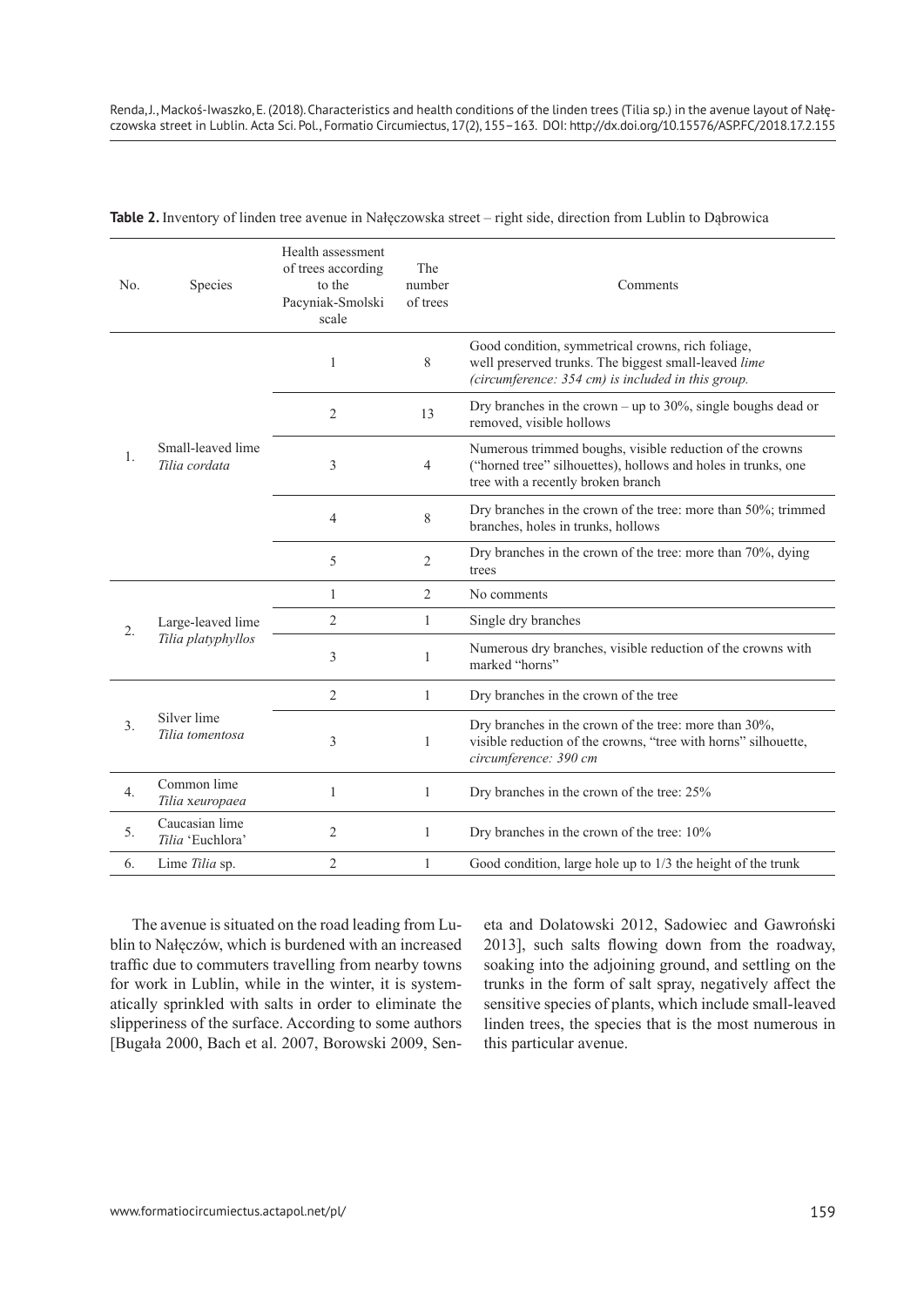

**Fig. 2.** Linden alley in Lublin at Nałęczowska street, October 2017 (photo by J. Renda)



**Fig. 3.** Silver linden tree, Tilia tomentosa in Lublin at Nałęczowska street, October 2017 (photo by J. Renda)

# **CONCLUSIONS**

Avenue system located at Nałęczowska street is an important element of the cultural landscape of Lublin. According to the studies conducted in 2017, it is made up of 85 trees, the vast majority of which have been recognized as small-leaved lime *Tilia cordata*  Mill. The studies we have conducted allowed us to determine that the current form is probably a 20% that remains from the former plantation. The health condition of trees is not ideal. Half of them show clear signs of weakness, in varying degrees. Among the trees presenting poor health condition (16%), there are individual specimens that are dying off. Only 35% of the linden trees were determined to be completely healthy. Trees in poor health, with a deformed crown and damaged root system, not only will fail to perform their functions properly, but they may pose a threat to people and property, as a result of fall or breakage. This indicates the need to conduct regular inspections of their condition, in order to eliminate potential future threats.

Among the trees, there are specimens of impressive size, whose circumference at the height of 130 cm exceeds 300 cm. The thickest tree was the silver lime of *Tilia tomentosa*, which testifies to high resistance and good growth of that particular species in the urban street-side conditions [Bugała 2000, Seneta i Dolatowski 2012, Sadowiec and Gawroński 2013]. Therefore, the species should be often included in the planned plantings of trees in urban areas, and in certain specific situations, it could even replace a small-leaved lime, which is sensitive to salinity. Unfavourable conditions for the growth of street-side trees, as well as the lack of proper care thereof, reduce their resistance to diseases and infections, and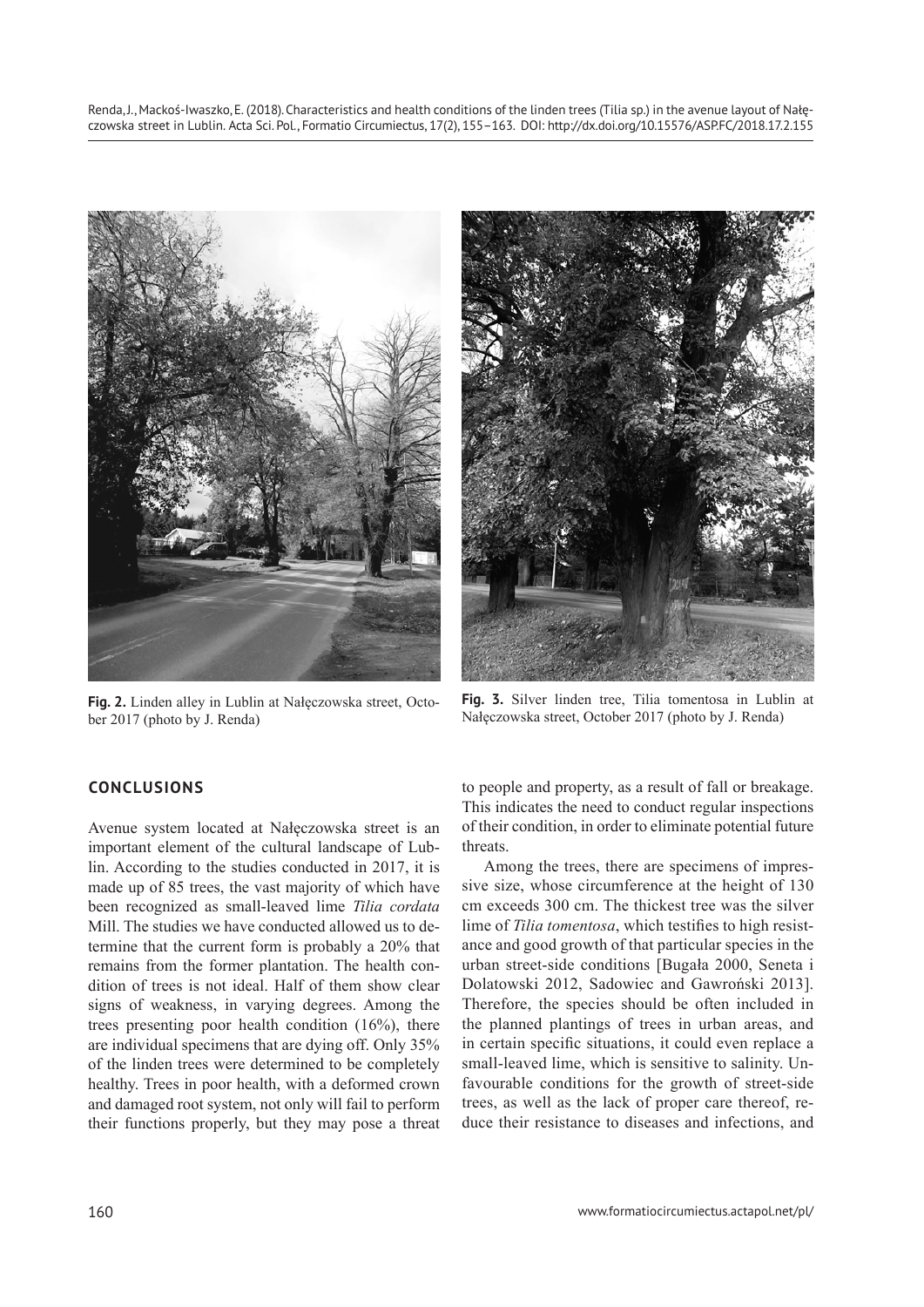increase their susceptibility to infestation by pests [Kropczyńska-Linkiewicz 2003, Tylkowski 2006, Kollar et al. 2009, Suchocka 2011]. Aesthetic value of linden trees in the summer – especially the smallleaved lime – can also be reduced by the saprophytes, i.e. saprophytic fungi growing on leaves covered with honeydew secreted by the caps and aphids. The resulting black coating not only reduces the decorative value of the plants, but it also reduces the photosynthetic area and makes photosynthesis of leaves more difficult [Wałęza 2006]. As a consequence, the weakening of trees by diseases and pests, as well as the improper care, may contribute to early leaf shedding and even dieback. According to Łukaszewicz [2008], in the small-leaved lime growing in unfavourable urban conditions, the growing season can be reduced by up to 30 days compared to trees growing in parks. According to many authors [Boratyńska and Dolatowski 1991, Fober 1991, Giertych 1991, Bach and Frazik-Adamczyk 2006, Greinert 2011], small-leaved lime – the most abundant species in the discussed group of trees – is very sensitive to soil salinity and moderately sensitive to  $SO_2$ , in comparison with other tree species. Furthermore, in the trees growing near the roadway, due to the settling on the sprouts and buds of a high concentration salt aerosol, arising as a result of the passing vehicles spraying saline water, anomalies of growth and crown deformation may occur [Zimmerman and Jull 2006, Bach et al. 2009, Borowski and Pstrągowska 2010, Borowski 2012, Mackoś-Iwaszko 2014]. It should therefore be assumed that the impaired health of linden trees growing in the avenue system is going to deteriorate further in the coming years.

#### **REFERENCES**

- Bach, A., Frazik-Adamczyk, M. (2006). Charakterystyka zagrożeń zieleni miejskiej ze szczególnym uwzględnieniem zieleni w ciągach komunikacyjnych. Opracowanie wykonane dla Urzędu Miasta Krakowa, Wydział Gospodarki Komunalnej i Ochrony Środowiska, Kraków.
- Bach, A., Frazik-Adamczyk, M., Pawłowska, B., Pniak, M. (2007). Wpływ warunków miejskich na zdrowotność lip (Tilia × europaea) 'Pallida' w alei Najświętszej Marii Panny w Częstochowie, Rocz. AR Pozn., 383, Ogrodn., 41, Wydawnictwo AR, Poznań, 11–16.
- Bach, A., Pawłowska, B., Pietrzak, M. (2009a). Eco-friendly methods of reducing the consequences of winter maintenance in urban green areas. Folia Horticulturae, 21/2, 99–109.
- Błaszczyk, M., Kosmala, M. (2009). Rola i znaczenie drzew w krajobrazie – aleje przydrożne i drzewa przyuliczne. Przegląd Komunalny, 8, 35–38.
- Boratyńska, K., Dolatowski, J. (1991). Systematyka i geograficzne rozmieszczenie. [In:] S. Białobok (ed.). Lipy. Instytut Dendrologii PAN, Kórnik, 107–119.
- Borowski, J. (2009). Wzrost rodzimych gatunków drzew przy ulicach Warszawy. Rozprawy Naukowe i Monografie, Wydawnictwo SGGW, Warszawa.
- Borowski, J. (2012). Dobór drzew, krzewów i pnączy do szczególnie trudnych warunków miejskich. 5. Wiosenna Wystawa Szkółkarska Mazowiecka Zieleń 2012 – Jakość i Asortyment.
- Borowski, J., Pstrągowska, M. (2010). Effect of street conditions, including saline aerosol, on growth of the Small -leaved limes. Rocz. Polskiego Towarzystwa Dendrologicznego, 58, 15–24.
- Bugała, W. (2000). Drzewa i krzewy. PWRiL, Warszawa.
- Dudkiewicz, M. (2014). Rys historyczny i inwentaryzacja dendrologiczna alei lipowej w Nadrybiu, gmina Puchaczów. Acta Sci. Pol., Formatio Circumiectus, 13(1), 19–30.
- Durak, W., Dudkiewicz, M., Dąbski, M., Kostrzewa, E. (2015). Inwentaryzacja dendrologiczna oraz stan zachowania historycznej alei lipowej w Dratowie. Acta Sci. Pol., Formatio Circumiectus, 14(1), 27–33.
- Dworniczak, Ł., Ziemiańska, M. (2014). Wartość układów alejowych w krajobrazie otwartym. [In:] K. Witkoś-Gnach, P. Tyszko-Chmielowiec (ed.). Drzewa w krajobrazie. Podręcznik praktyka. Fundacja Ekorozwoju, Wrocław, 301–314.
- Dynowski, P., Źróbek-Sokolnik, A., Fenyk, M. A. (2016). Aleje przydrożne gminy Dywity – przegląd i potrzeby uzupełnienia drzewostanów. Acta Sci. Pol., Formatio Circumiectus, 15(4), 129–142.
- Fober, H. (1991). Mineralne żywienie. [In:] Lipy. Red. S. Białobok. Instytut Dendrologii PAN, Kórnik, 121-131.
- Fortuna-Antoszkiewicz, B. (2002). Kształtowanie roślinności przy drogach – zarys historyczny. [W:] Rylke J. (red.) Przyroda i Miasto. Wydawnictwo SGGW, Warszawa, T. IV: 226-235.
- Giertych, M. (1991). Genetyka. [W:] S. Białobok (ed.) Lipy. Instytut Dendrologii PAN, Kórnik, 133–144.
- Greinert, A. (2011). Zasolenie gleb. Przegląd Komunalny, 11(242), 86–90.
- Jańczak-Pieniążek, M., Pikuła, W. (2013). Stan zachowania wybranych czereśniowych alei przydrożnych w wo-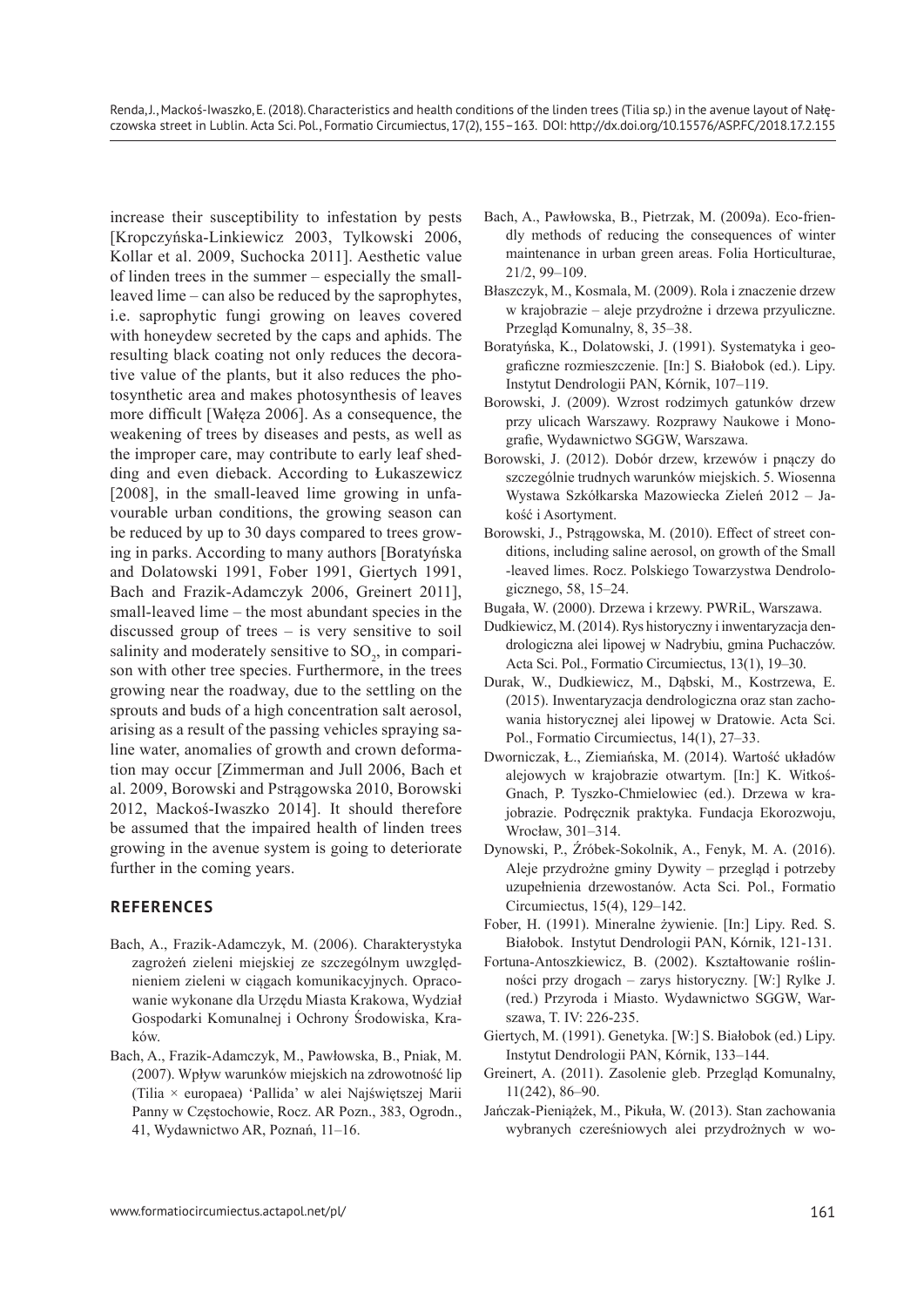Renda, J., Mackoś-Iwaszko, E. (2018). Characteristics and health conditions of the linden trees (Tilia sp.) in the avenue layout of Nałęczowska street in Lublin. Acta Sci. Pol., Formatio Circumiectus, 17(2), 155–163. DOI: http://dx.doi.org/10.15576/ASP.FC/2018.17.2.155

jewództwie opolskim. Rocz. Polskiego Towarzystwa Dendrologicznego, 61, 79–85.

- Kollár, J., Hrubík, P., Tkáčová, S. (2009). Monitoring of harmful insect species in urban conditions in selected model areas of Slovakia. Plant Protect. Sci., 45, 119–124.
- Kosmala, M. (2005). Po co ludziom drzewa, czyli o roli i znaczeniu drzew w życiu człowieka. [In:] Zieleń Miejska – naturalne bogactwo miasta. Zasady gospodarowania i ochrona. Materiały konferencyjne. Wydawnictwo PZITS, Toruń.
- Kropczyńska-Linkiewicz, D. (2003). Ochrona przed szkodnikami drzew i krzewów w miastach. Przegląd Komunalny, 8, 44–46.
- Krosigk, K., Baumann, M., Kirsch, R., Stachańczyk, R. (2003). Aleje jako przedmiot działań konserwatorskich. Ochrona, zachowanie i odnawianie. Ochrona Zabytków, 1–2, 151–170.
- Łukaszewicz, A. (1989). Drzewa w środowisku miejsko -przemysłowym. [In:] Życie drzew w skażonym środowisku. Nasze drzewa leśne, 21. PWN, Warszawa – Poznań, 49–85.
- Łukaszkiewicz, J. (2008). Wpływ wybranych warunków środowiska miejskiego na wzrost i rozwój drzew. [In:] E. Olekiejuk, A. Jankowska (ed.). Zieleń miejska – naturalne bogactwo miasta. Zieleń przyuliczna. PZITS, Toruń, 117–128.
- Mackoś-Iwaszko, E. (2014). Wybrane grupy owadów i pajęczaków zasiedlających drzewa liściaste zieleni miejskiej Lublina. Praca doktorska wykonana w Katedrze Ochrony Środowiska Przyrodniczego i Krajobrazu na Wydziale Matematyki, Informatyki i Architektury Krajobrazu Katolickiego Uniwersytetu Lubelskiego Jana Pawła II.
- Majdecki, L. (1981). Historia ogrodów. PWN, Warszawa.
- Majdecki, L. (1986). Tabela wiekowa drzew. Manuscript. Oddział Architektury Krajobrazu SGGW, Warszawa.
- Mazur, J., Bach, A. (2017). Analiza kompozycyjna alei Krakowa. [In:] Ziemia – Roślina – Człowiek. Materiały konferencyjne, http://ptno.ur.krakow.pl/images/news/ konferencja.pdf, 48.
- Mącik, H. (2017). Historyczne aleje przydrożne we współczesnych granicach Lublina i ich ochrona konserwatorska. [W:] E. Trzaskowska (ed.). Roślinność pasów przydrożnych Lublina. Potencjał i zagrożenia. Urząd Miasta Lublin, 35–46.
- Pawlaczyk, P., Jermaczek, A. (2009). Poradnik lokalnej ochrony przyrody. Klubu Przyrodników, Świebodzin.
- Podolska, A. (2013). Zadrzewienia liniowe w strefie podmiejskiej Wrocławia. Nauka Przyr. Technol., 7(2), #28, Wydawnictwo Uniwersytetu Przyrodniczego, Poznań.
- Raszeja, E. (2013). Ochrona krajobrazu w procesie przekształceń obszarów wiejskich. Wydawnictwo Uniwersytetu Przyrodniczego, Poznań.
- Renda, J. (2015). Aleja dębowa w Uluczu, gmina Dydnia. Acta Sci. Pol., Formatio Circumiectus, 14(3), 137–146.
- Sadowiec, K.J., Gawroński, S.W. (2013). Przydatność wybranych gatunków lip (Tilia sp.) do fitoremediacji powietrza z zanieczyszczeń pyłowych. Woda Środ. Obsz. Wiej., 13, 3(43), 131–148.
- Seneta, W., Dolatowski, J. (2012). Dendrologia. PWN, Warszawa.
- Siewniak, M., Bobak, W. (2010). Aleje historyczne dobre przykłady: aleja 3 Maja w Krakowie i aleja NMP w Częstochowie. Kurier Konserwatorski, 8, 5–12.
- Siewniak, M., Siewniak, M. (2001). Podstawowe problemy uprawy drzew przy ulicach. [w:] W. Dmochowski, K. Niekrasz, (ed.). Zieleń Warszawy – problemy i nadzieje. Ogród Botaniczny PAN, Warszawa-Powsin, 33–55.
- Suchocka, M. (2011). Wpływ biotycznych warunków siedliskowych na stan drzew na terenach budowy oraz po zakończeniu inwestycji. Człowiek i Środowisko, 35(3– 4), 19–34.
- Szczepanowska, H.B. (2010). Kierunki usprawnień organizacyjnych i technicznych dla ochrony drzew na terenach inwestycyjnych. Człowiek i Środowisko, 34(1–2), 59–78.
- Tylkowski, T. (2006). Drzewa dla terenów zieleni. Przegląd Komunalny, 8(179), 40–42.
- Wejchert, K. (1984). Elementy kompozycji urbanistycznej. Arkady, Warszawa.
- Worobiec, K., Liżewska, J. (ed.) (2009). Aleje przydrożne. Historia, znaczenie, ochrona. Borussia, Olsztyn.
- Wójcicka, I. (1971). Uciążliwości klimatu miast i możliwości jego poprawy za pomocą roślinności. Instytut Urbanistyki i Architektury, Warszawa.
- Zielonko, A. (1977). Rozwój drzewostanu przyulicznego miasta Warszawy. Ogrodnictwo, 6, 154–156.
- Ziemiańska, M., Dworniczak, Ł. (2014). Projektowanie zadrzewień w krajobrazie otwartym. [In:] K. Witkoś-Gnach, P. Tyszko-Chmielowiec (ed.). Drzewa w krajobrazie. Podręcznik praktyka. Fundacja Ekorozwoju, Wrocław, 241–270.
- Zimmerman, E. M., Jull, L. G. (2006). Sodium Chloride Injury on Buds of Acer platanoides, Tilia cordata and Viburnum lantana. Arboriculture & Urban Forestry, 32(2), 45–53.